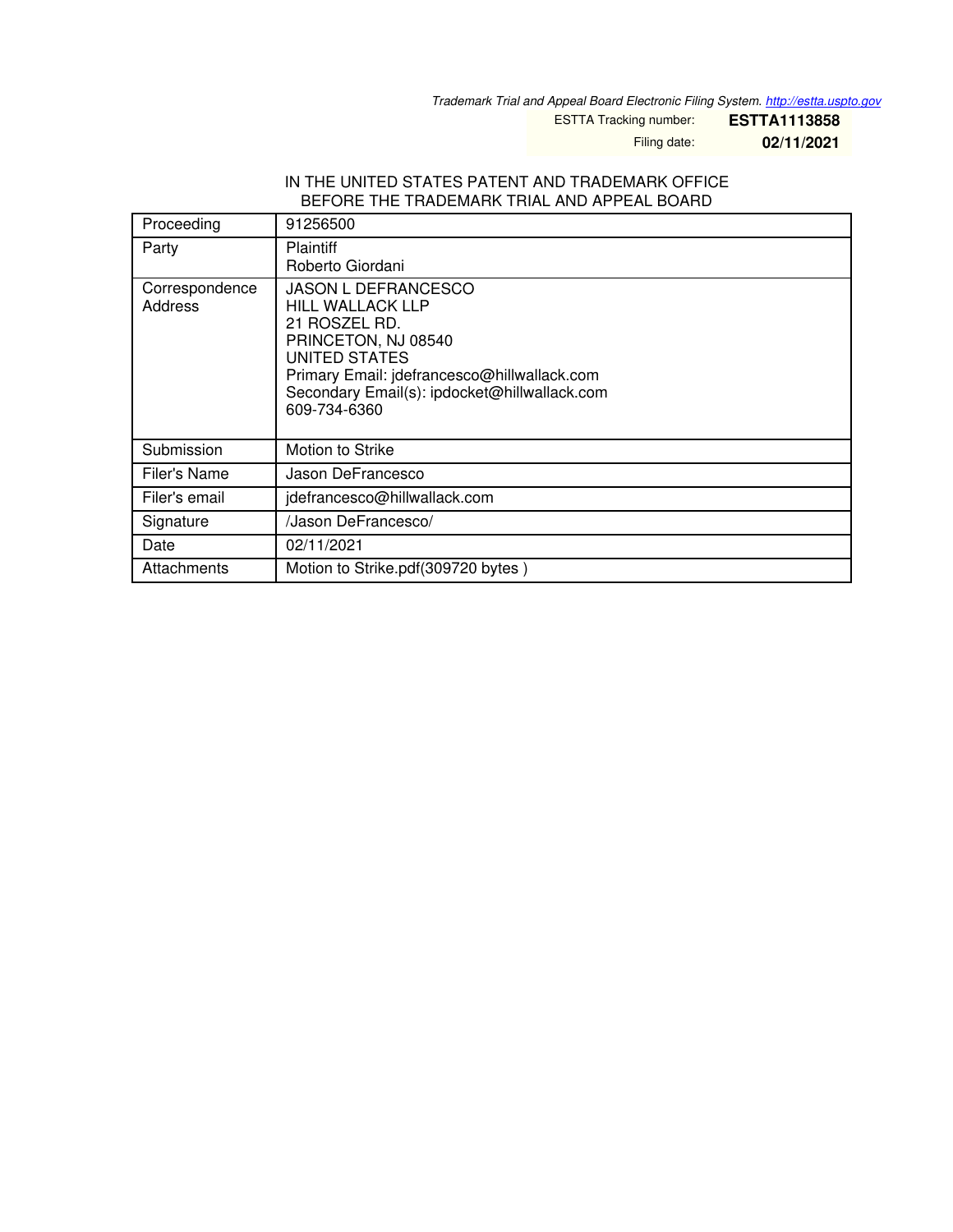## **IN THE UNITED STATES PATENT AND TRADEMARK OFFICE BEFORE THE TRADEMARK TRIAL AND APPEAL BOARD**

Opposer,

v.

Tapa Reef Pty Ltd.,

Applicant.

ROBERTO GIORDANI,  $O_{\text{prosition No.}:} 91256500$ 

## **OPPOSER'S MOTION TO STRIKE APPLICANT'S ANSWER**

 On February 1, 2021, Applicant an Australian Limited Company answered Opposer's Amended Notice of Opposition, *pro se*. Because the answer was not submitted by U.S. counsel according to Rule 2.11(a) or as directed by the Board (10 TTABVUE), Applicant's answer should be stricken as impermissible according to TBMP § 506 and receive no further consideration.

#### **BACKGROUND**

 Applicant is an Australian Limited Company established, operating and existing according to the laws of Australia (13 TTABVUE). Applicant filed for registration of the opposed mark on May 8, 2019, and Applicant since prosecuted the application at the USPTO (see file wrapper abstract, attached).

 Once this opposition instituted, Applicant (then represented by U.S. counsel) filed an extension of time to answer the Notice of Opposition (4 TTABVUE). But before filing the answer, Applicant conceded it "**does not have any right, title or interest**" in the opposed mark and asked to be substituted out (5 TTABVUE, p. 1).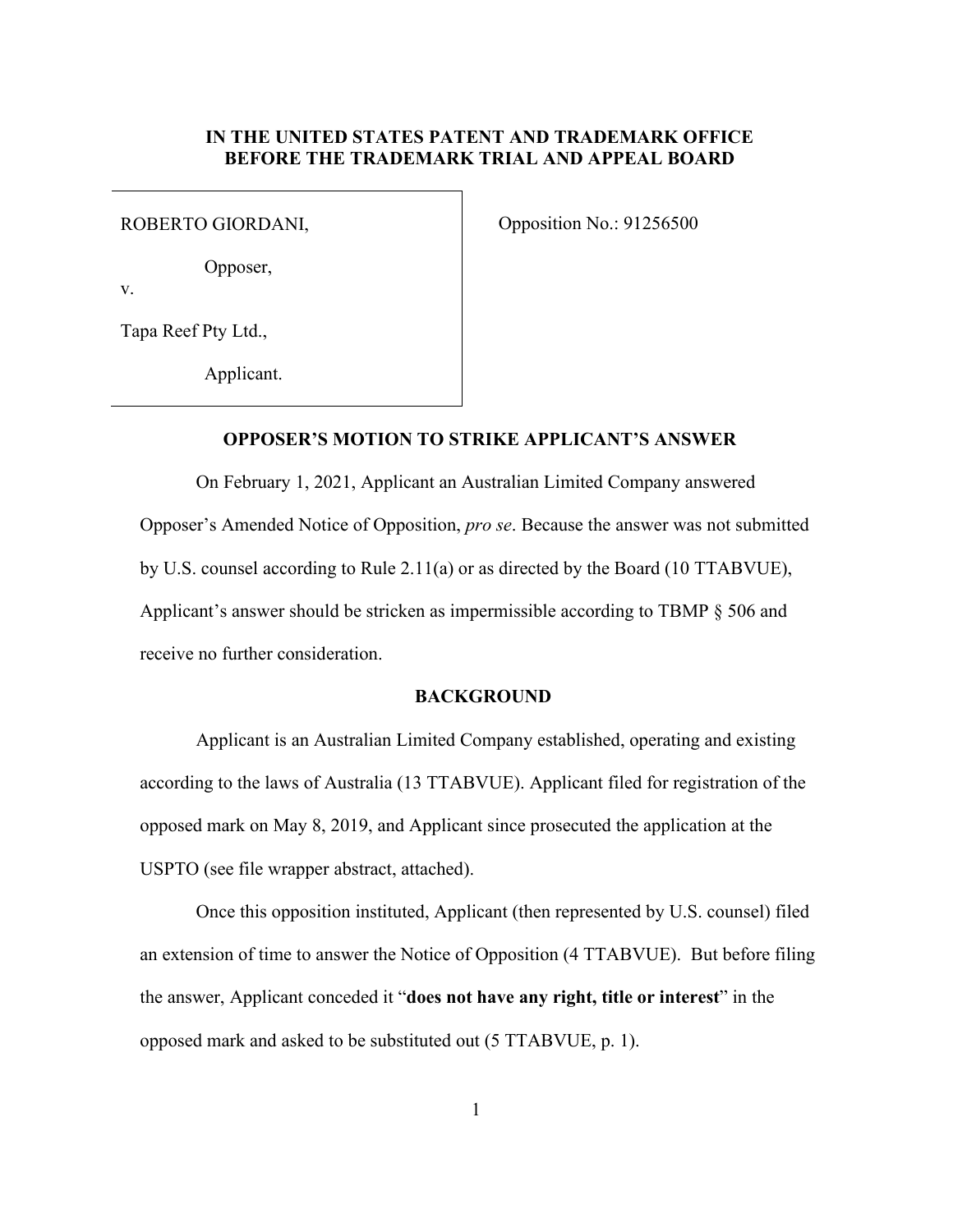Opposer is currently challenging the substitution request, and SEEKS JUDGMENT on the request to substitute because it supports the conclusion that Applicant's application is void *ab initio* (see 7 TTABVUE; see also, Board Order, 10 TTABVUE, FN 4,

"Even if the Board were to consider at this time (instead of deferring consideration of) Applicant's motion to substitute the party defendant, it is unlikely that the motion would be granted given Opposer's opposition thereto and the fact that the assignment occurred after this proceeding commenced…Further, the Board will not substitute a party to correct a misidentification. *Cf. Great Seats Ltd. v. Great Seats Inc*., 84 USPQ2d 1235, 1240 (TTAB 2007) (application void *ab initio* where two separate commercial entities were in existence on application filing date and application was filed in name of wrong entity)."

 On December 17, 2020, the Board deferred consideration of Applicant's motion to substitute until Applicant is represented by U.S. Counsel (10 TTABVUE, pp. 3-4; see also, Trademark Rule 2.11(a). On January 14 and 15, Applicant's domestic representative changed Applicant's correspondence address from Australia to U.S. and refused to comply with Rule 2.11(a) (11-12 TTABVUE).

 The domestic representative was not authorized to file the refusal to comply at 11 TTABVUE. See Rule 2.119(d) ("The mere designation of a domestic representative does not authorize the person designated to prosecute the proceeding unless qualified under § 11.14(a) or qualified under  $\S$  11.14(b) and authorized under  $\S$  2.17(f).").

 Notwithstanding, Applicant's refusal to comply with Rule 2.11(a) is dependent on allegations, wholly inconsistent with The Australian Securities & Investments Commission (the body which laws define Applicant).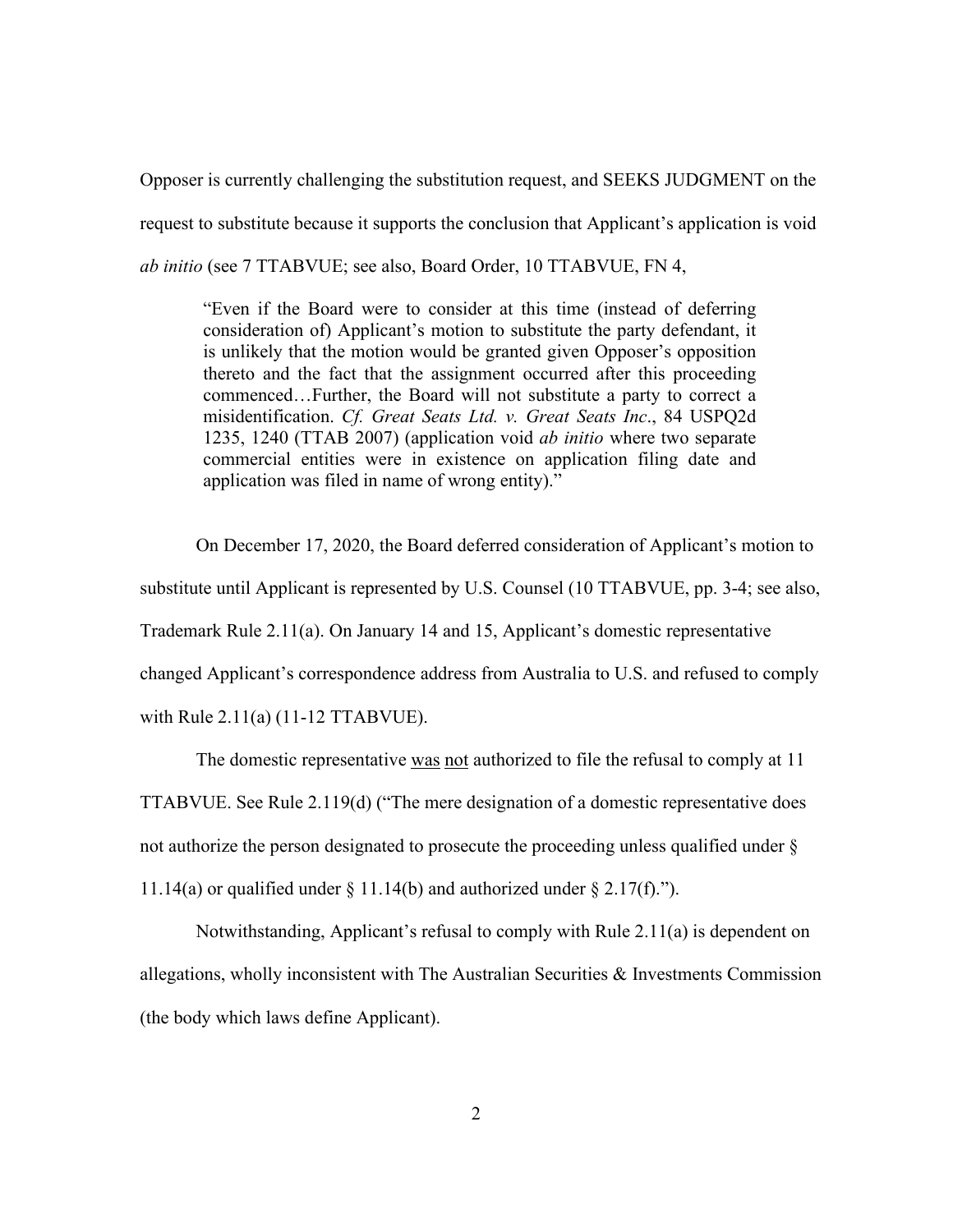*According to the Australian SEC, Applicant is and remains an Australian entity, registered, located, and doing business in Australia (13 TTABVUE).* 

## **CONCLUSION**

Because the answer was not submitted by U.S. counsel, Applicant's Answer at 14

TTABVUE should be stricken and receive no further consideration.

Opposer respectfully request the Board therefore enter default or an ORDER TO

SHOW CAUSE why the Opposition should not be granted for,

(1) Applicant refusing to comply with Rule 2.11(a) and the Board Order at 10

TTABVUE; and/or,

(2) U.S. Serial No. 88421700 being **void** *ab initio*.

Dated: February 11, 2021

 Respectfully submitted, Hill Wallack LLP

 By: /Jason DeFrancesco/ Jason DeFrancesco 21 Roszel Rd. Princeton, NJ 08540 (609) 734-6360

> *Attorneys for Opposer*, ROBERTO GIORDANI

#### **CERTIFICATE OF SERVICE**

I hereby certify that a true and correct copy of the foregoing was served via e–mail on contact for Applicant, CHRISTINE DEVENEY <christine.deveney@tapareef.com> on February 11, 2021.

> /Jason DeFrancesco/ Jason DeFrancesco